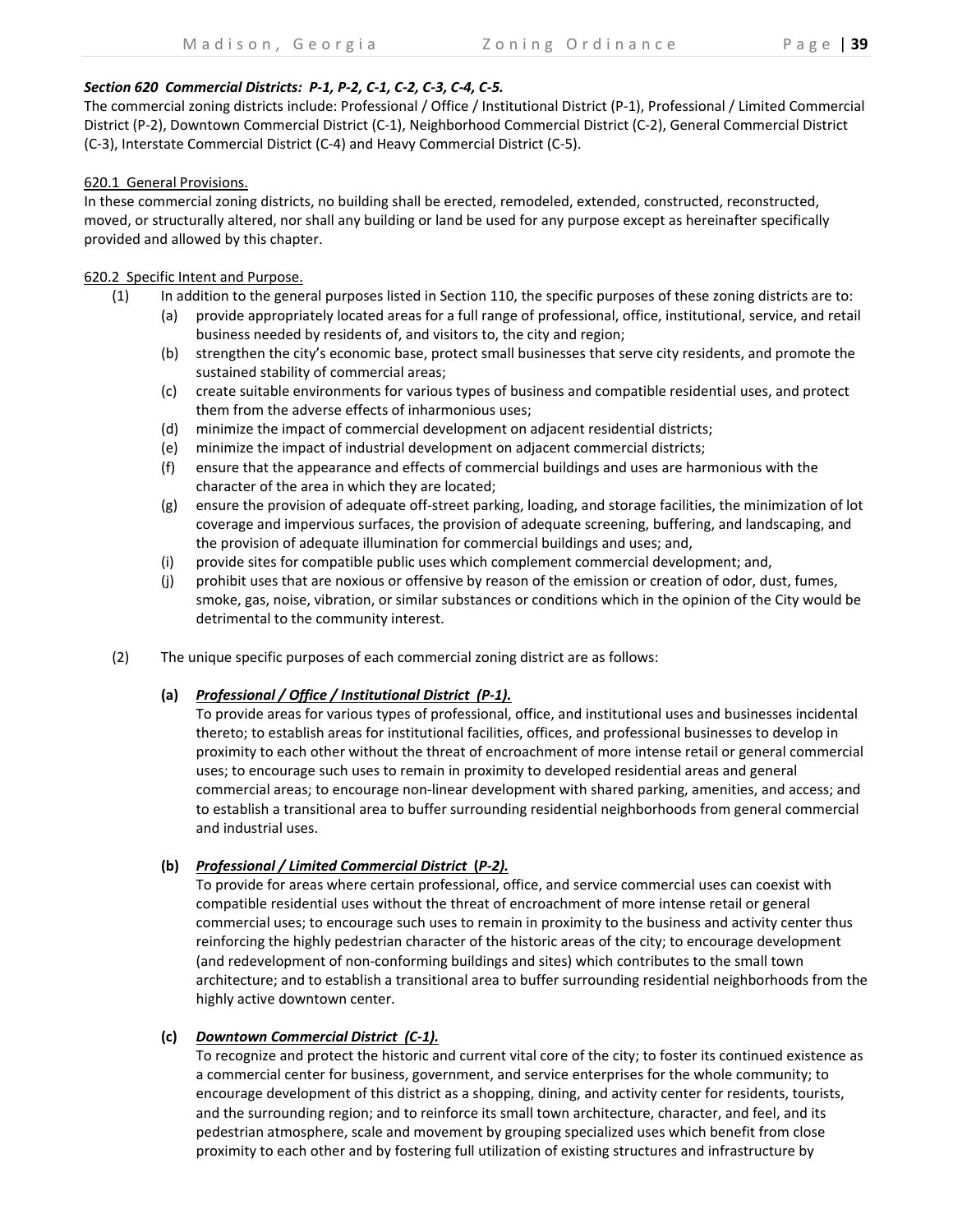allowing mixed land uses, contiguous construction, and shared parking facilities.

### **(d)**  *Neighborhood Commercial District (C‐2).*

 To provide for limited commercial uses in proximity to surrounding neighborhoods; to foster the retailing of goods and furnishing of selected services while protecting nearby residential properties from possible adverse effects; to encourage development and redevelopment of these areas as neighborhood convenience centers, thus not encompassing a full range of business activities but rather those which serve the needs of the immediate neighborhood; and establish a transitional area as a buffer between residential, pedestrian areas and areas of higher vehicle traffic and more intense commercial development.

# **(e)**  *General Commercial District (C‐3).*

 To provide for a range of commercial uses that supply commodities or services for both the community and regional market; to collect and consolidate such uses primarily on arterial streets and at major intersections; to minimize strip development along streets and roadways; and to provide adequate locations buffered by lighter commercial areas for those commercial activities which are frequently incompatible in close proximity to residential areas due to services, operations, or processes that are objectionable by reason of odor, dust, bright lights, smoke, noise, vibration, traffic volume and/or congestion, and exterior activities, storage, or displays.

# **(f)**  *Interstate Commercial District (C‐4).*

 To provide an area for commercial establishments that normally depend on the traveling or commuting public for business and that generally offer extended hours of service; to allow the development of uses that usually involve larger vehicles transporting goods and servicing both commercial and industrial areas, the sales of motor vehicles and heavy equipment, and warehouse and commercial storage uses; to collect and consolidate such uses primarily on state and federal highway intersections; and to minimize strip development along streets and roadways; and to provide adequate areas for those commercial activities that generally offer extended business hours beyond the typical 8 a.m. ‐ 6 p.m. work schedule and that frequently experience periods of higher traffic volume.

# **(g)** *Heavy Commercial District (C‐5).*

 To protect and promote a suitable environment for heavy commercial uses and light industrial uses compatible therewith; to allow for the development of such uses in low visibility locations not having frontage on arterial roadways; and to minimize the negative impacts often associated with such uses typically characterized by one or more of the following:

- 1) warehouse storage of wholesale goods and bulk product,
- 2) outdoor storage of vehicles, heavy equipment, and large goods/bulk product,
- 3) operations oriented toward the working or adult portions of the population,
- 4) operations requiring additional performance standards to avoid objectionable environmental conditions,
- 5) operations utilizing the location as a base for services provided throughout the community,
- 6) operations involving repair, fabrication, assembly, or packaging.

 Further, the district is specifically intended to serve as an alternative location to avoid incompatible intrusions into areas promoted for industrial development or high-traffic, retail‐oriented commercial activity.

# 620.3 Commercial Land Use Regulations (P‐1, P‐2, C‐1, C‐2, C‐3, C‐4)

The commercial zoning districts referenced below correspond to the districts listed in Section 620 and intent statements in Section 620.2. In *Table 7 ‐ Commercial Zoning District Land Use Regulations*, the letter "P" designates use classifications permitted in commercial zoning districts. The letter "C" designates use classifications allowed by approval of a conditional use permit, see Section 1125. The letter "X" designates use classifications prohibited. References listed under "see section" reference additional regulations located elsewhere in the zoning ordinance or the code. For further definition of the listed uses, see Article II. For the chart of dimensional requirements and exceptions, see Article VII.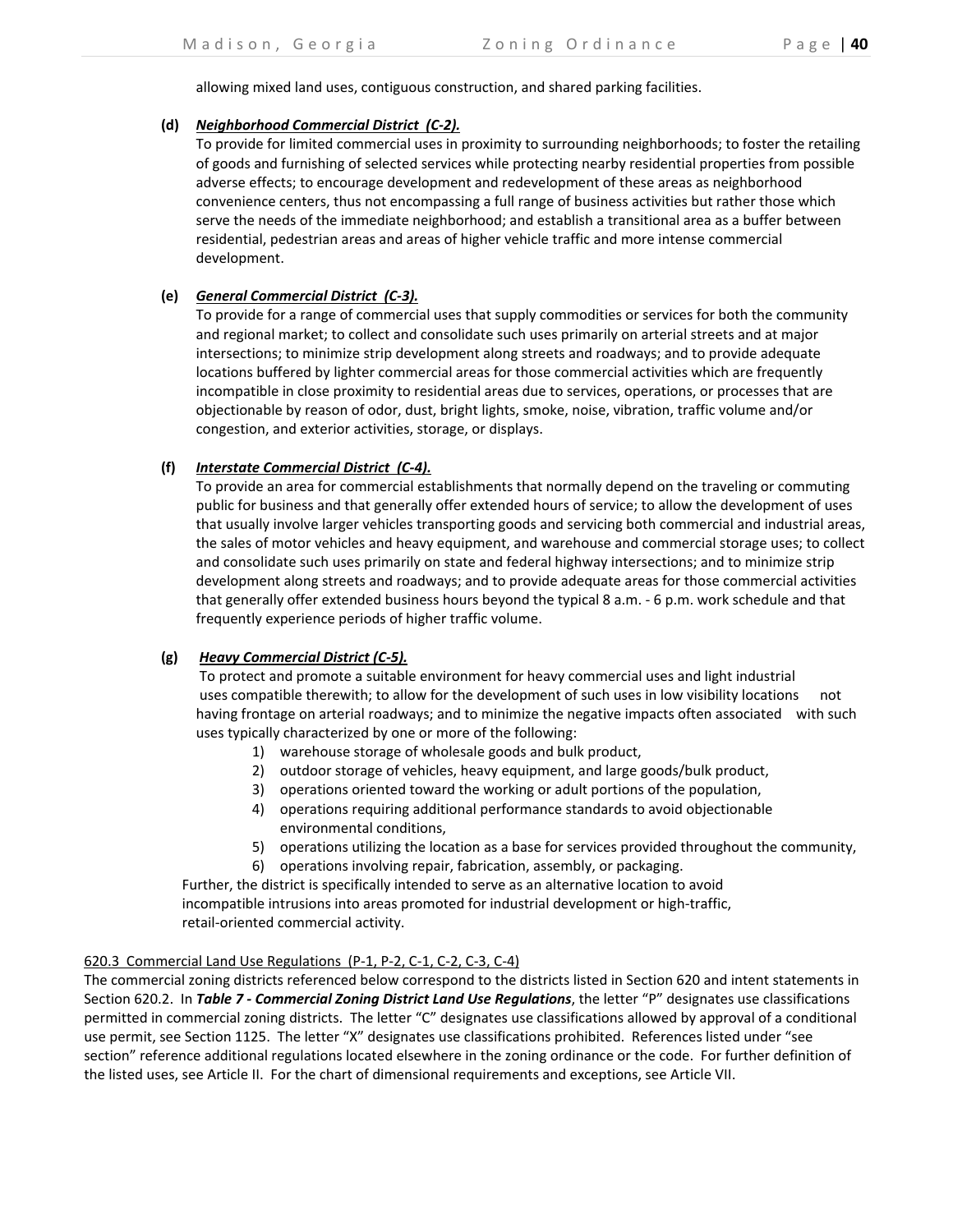# *Section 620.3 Table 7 – Commercial Zoning District Land Use Regulations [P] = permitted; [X] = prohibited; C = conditional use permit required*

| <b>LAND USE CATEGORY</b>                          |                    |       | <b>REFERENCE</b> |                    |                    |       |              |                            |
|---------------------------------------------------|--------------------|-------|------------------|--------------------|--------------------|-------|--------------|----------------------------|
| Principal Use* (unless noted as an accessory use) | $P-1$              | $P-2$ | $C-1$            | $C-2$              | $C-3$              | $C-4$ | $C-5$        | <b>See Section or Note</b> |
| <b>Accessory building and uses</b>                |                    |       |                  |                    |                    |       |              |                            |
| accessory apartments                              |                    |       |                  |                    |                    |       |              | See RESIDENTIAL            |
| accessory dwelling units                          |                    |       |                  |                    |                    |       |              | <b>See RESIDENTIAL</b>     |
| bed and breakfasts                                | X                  | P     | X                | X                  | X                  | x     | X.           | Code § 22: 91-140          |
| fuel dispensary, pump, island and/or canopy       | X                  | P     | X                | P                  | P                  | P     | X.           | Note $(1)$                 |
| home occupations                                  |                    |       |                  |                    |                    |       |              | See § 800.3                |
| home office                                       | P                  | P     | X                | P                  | X                  | x     | X            |                            |
| residential business                              | P                  | P     | X                | х                  | $\mathsf{x}$       | X     | X            |                            |
| outdoor storage and/or display                    | X                  | P     | X                | $\pmb{\mathsf{X}}$ | P                  | X     | P            | See § 800.5                |
| Accessory building and uses (continued)           |                    |       |                  |                    |                    |       |              |                            |
| sidewalk amenities                                | X                  | С     | С                | X                  | X                  | x     | X            | See § 800.6                |
| structures - general                              | P                  | P     | P                | P                  | P                  | P     | P            | See § 800.1                |
| temporary structures                              | P                  | P     | P                | P                  | P                  | P     | P            | See § 800.9                |
| $uses$ – general                                  | P                  | P     | P                | P                  | P                  | P     | P            | See § 800.2                |
| Administrative and information service facilities |                    |       |                  |                    |                    |       |              |                            |
| administrative offices/processing center          | X                  | x     | X                | Χ                  | X                  | x     | P            |                            |
| call/telecommunications center                    | X                  | X     | X                | X                  | $\mathsf{X}$       | X     | P            |                            |
| data processing/programming facilities            | X                  | X     | X                | Χ                  | X                  | X     | P            |                            |
| <b>Agricultural uses</b>                          |                    |       |                  |                    |                    |       |              |                            |
| timber harvesting                                 | X                  | X     | X                | Χ                  | С                  | С     | X            |                            |
| Alcohol and beverage stores, retail               |                    |       |                  |                    |                    |       |              |                            |
| beer and wine                                     | X                  | X     | P                | P                  | P                  | P     | X            |                            |
| liquor                                            | X                  | X     | X                | С                  | C                  | C     | X            |                            |
| <b>Amusements and Entertainment</b>               |                    |       |                  |                    |                    |       |              |                            |
| adult entertainment establishment                 | X                  | x     | X                | X                  | X                  | X     | C            | Note (23)                  |
| archery range or firing range                     | X                  | X     | $\mathsf{X}$     | X                  | $\mathsf{x}$       | x     | C            | See § 832                  |
| game center                                       | X                  | X     | $\mathsf{X}$     | C                  | P                  | P     | X            | Note (20)                  |
| miniature golf, outdoor                           | X                  | x     | X                | X                  | С                  | C     | X.           | Note (20)                  |
| play centers, skating rink, bowling alley         | X                  | x     | X                | X                  | P                  | P     | X.           | Note (20)                  |
| theaters                                          | X                  | x     | C                | х                  | P                  | P     | X            | Note (20)                  |
| theaters, outdoor                                 | X                  | X     | X                | х                  | X                  | C     | X            | Note (20)                  |
| <b>Animal facilities and services</b>             |                    |       |                  |                    |                    |       |              |                            |
| animal facilities and services, clinics           | X                  | x     | X                | P                  | P                  | x     | P            |                            |
| animal facilities and services, grooming and      | X                  | X     | С                | P                  | P                  | Χ     | P            |                            |
| daycare                                           |                    |       |                  |                    |                    |       |              |                            |
| hospitals, lodging, and shelters                  | X                  | Χ     | X                | х                  | P                  | X     | P            |                            |
| animal/pet supply stores, retail (excluding pet   | X                  | X     | P                | P                  | P                  | X     | X.           | Note $(4)$                 |
| sales)                                            |                    |       |                  |                    |                    |       |              |                            |
| animal/pet supply stores (including pets sales)   | X                  | Χ     | X                | X                  | X                  | P     | X            |                            |
| Antique, curio, and/or collectible shops          | $\pmb{\mathsf{X}}$ | P     | P                | $\mathsf{x}$       | P                  | X     | $\mathsf{X}$ |                            |
| Apparel stores - clothing and accessories, retail |                    |       |                  |                    |                    |       |              |                            |
| bridal, vintage, consignment, and rental          | X                  | P     | P                | Χ                  | P                  | X.    | X            |                            |
| new                                               | X                  | x     | P                | X                  | P                  | X     | X.           |                            |
| secondhand and/or thrift                          | $\pmb{\mathsf{X}}$ | X     | P                | P                  | P                  | X     | X            |                            |
| shoe repair, service                              | X                  | x     | P                | P                  | P                  | X     | X            |                            |
| tailoring and/or dressmaking, service             | X                  | P     | P                | P                  | P                  | X     | X            |                            |
| Arts, Crafts, and Hobbies                         |                    |       |                  |                    |                    |       |              |                            |
| Art, craft and/ or hobby supply stores, retail    | X                  | x     | P                | P                  | P                  | X     | X            |                            |
| Art gallery or shop, retail                       | P                  | P     | P                | Χ                  | X                  | X     | X            |                            |
| Art studios                                       | Χ                  | x     | P                | Χ                  | X                  | X     | X            |                            |
| Craftsman studios                                 | X                  | X     | P                | $\pmb{\mathsf{X}}$ | $\pmb{\mathsf{X}}$ | X     | X            |                            |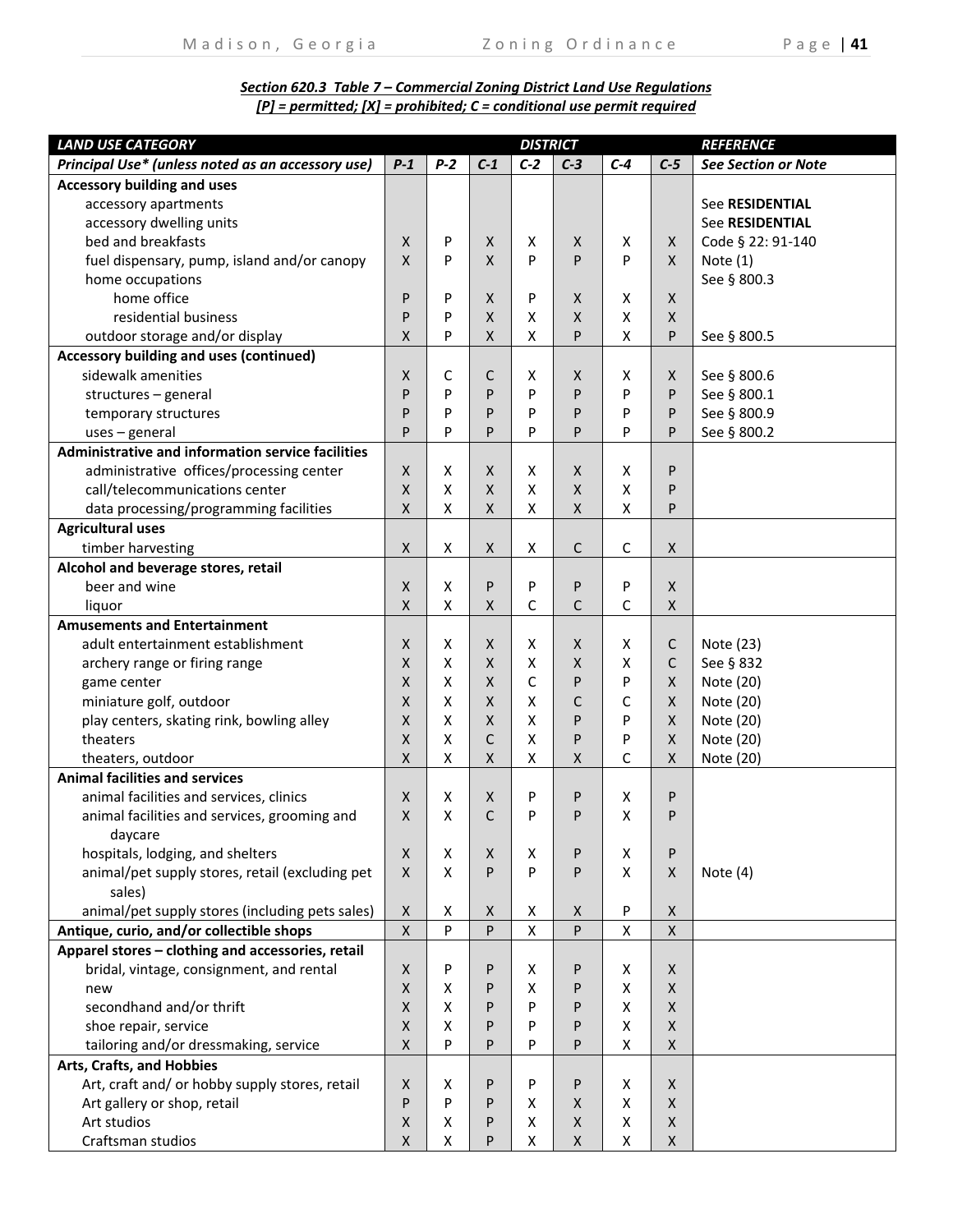| <b>LAND USE CATEGORY</b>                          |                    |       |              | <b>DISTRICT</b>    |              |       |                           | <b>REFERENCE</b>           |
|---------------------------------------------------|--------------------|-------|--------------|--------------------|--------------|-------|---------------------------|----------------------------|
| Principal Use* (unless noted as an accessory use) | $P-1$              | $P-2$ | $C-1$        | $C-2$              | $C-3$        | $C-4$ | $C-5$                     | <b>See Section or Note</b> |
| Audio/video/computer equipment                    |                    |       |              |                    |              |       |                           |                            |
| supply stores, rental and/or repairs              | X                  | X     | X            | P                  | P            | P     | X                         |                            |
| supply stores, retail                             | X                  | X     | P            | P                  | P            | X     | X                         |                            |
| <b>Beauty shops, service</b>                      |                    |       |              |                    |              |       |                           |                            |
| barber, hairdresser, and/or stylist shops         | P                  | х     | P            | P                  | P            | X     | $\mathsf{X}$              |                            |
| beauty supply, retail                             | P                  | Χ     | P            | P                  | P            | X     | X                         |                            |
| beauty/health spas                                | X                  | P     | P            | P                  | P            | X     | X                         |                            |
| manicure establishment                            | P                  | х     | P            | P                  | P            | X     | X                         |                            |
| tanning centers                                   | P                  | X     | P            | P                  | P            | X     | X                         |                            |
| Book, news, magazine stores, retail               | X                  | P     | P            | P                  | P            | X     | X                         |                            |
| Building, construction and special trade          |                    |       |              |                    |              |       |                           | Note (5)                   |
| facilities                                        |                    |       |              |                    |              |       |                           |                            |
| contractor and developer offices                  | X                  | х     | X            | Х                  | P            | P     | P                         |                            |
| contractor/developer offices with facilities      | X                  | X     | X            | X                  | P            | P     | P                         | Note (6)                   |
| contractor/developer office center                | X                  | X     | X            | X                  | X            | х     | P                         |                            |
| landscape/irrigation service                      | X                  | X     | X            | X                  | X            | P     | P                         | Note (10)                  |
| timber harvesting service                         | X                  | X     | X            | X                  | P            | P     | P                         |                            |
| tree surgery service                              | X                  | X     | X            | X                  | P            | P     | P                         |                            |
| building supply store, wholesale                  | Χ                  | X     | X            | $\pmb{\mathsf{X}}$ | X            | X     | P                         |                            |
| Catering establishments, retail and rental        | X                  | P     | P            | $\pmb{\mathsf{X}}$ | P            | X     | $\mathsf{x}$              |                            |
| <b>Child-care facilities</b>                      |                    |       |              |                    |              |       |                           |                            |
| child-care home, family                           | X                  | С     | X            | X                  | X            | X     | X                         | See § 800.34               |
| child-care home, group                            | Χ                  | C     | X            | X                  | $\mathsf{x}$ | X     | X                         | See § 800.34               |
| child-care center                                 | P                  | X     | X            | P                  | P            | X     | X                         |                            |
| <b>Churches</b>                                   |                    |       |              |                    |              |       |                           |                            |
| community                                         | X                  | С     | X            | X                  | X            | x     | X                         |                            |
| megachurch                                        | C                  | Χ     | X            | X                  | P            | P     | X                         |                            |
| neighborhood                                      | P                  | C     | X            | С                  | P            | P     | X                         |                            |
| <b>Collection agency</b>                          | P                  | P     | P            | P                  | P            | X     | X                         |                            |
| Community associations/clubs - civic and          |                    |       |              |                    |              |       |                           |                            |
| private                                           | P                  | P     | X            | P                  | P            | X     | X                         |                            |
| Confectionery and dessert shops, retail           | $\pmb{\mathsf{X}}$ | Χ     | P            | P                  | P            | P     | $\overline{X}$            |                            |
| Copy and blueprint shops                          | $\pmb{\mathsf{X}}$ | Χ     | P            | P                  | P            | Χ     | $\pmb{\mathsf{X}}$        |                            |
| Department/discount department stores, retail     | X                  | X     | P            | P                  | P            | X     | $\boldsymbol{\mathsf{X}}$ |                            |
| Detective agency                                  | P                  | P     | P            | P                  | P            | X     | X                         |                            |
| <b>Distribution and storage facilities</b>        |                    |       |              |                    |              |       |                           |                            |
| warehouse, self-service (mini)                    | X                  | X     | X            | X                  | P            | Χ     | P                         |                            |
| warehouse                                         | X                  | X     | X            | X                  | P            | X     | P                         |                            |
| Drug stores, retail                               | P                  | P     | P            | P                  | P            | X     | X                         |                            |
| <b>Educational facilities</b>                     |                    |       |              |                    |              |       |                           |                            |
| schools - private, public, parochial              | C                  | С     | C            | Χ                  | X            | X     | X                         |                            |
| school programs - day-, pre-, post-               | С                  | C     | C            | C                  | X            | C     | $\mathsf{C}$              |                            |
| small scale instruction                           | X                  | P     | $\mathsf{X}$ | P                  | P            | X     | $\mathsf{X}$              |                            |
| studios for work or teaching of fine arts,        |                    |       |              |                    |              |       |                           |                            |
| photography, music, drama, dance, martial arts    | X                  | X     | P            | P                  | P            | X     | X                         |                            |
| Fabric and notion shops, retail                   | $\pmb{\chi}$       | X     | P            | P                  | P            | X     | P                         |                            |
| Financial institutions - banks, savings/loans     |                    |       |              |                    |              |       |                           |                            |
| with/without drive-thru window                    | X                  | P     | P            | P                  | P            | X     | $\mathsf{X}$              |                            |
| automatic teller machine only                     | P                  | x     | P            | P                  | P            | P     | X                         |                            |
| Florist and plant shops, retail                   | $\pmb{\mathsf{X}}$ | P     | P            | P                  | P            | P     | $\mathsf{X}$              |                            |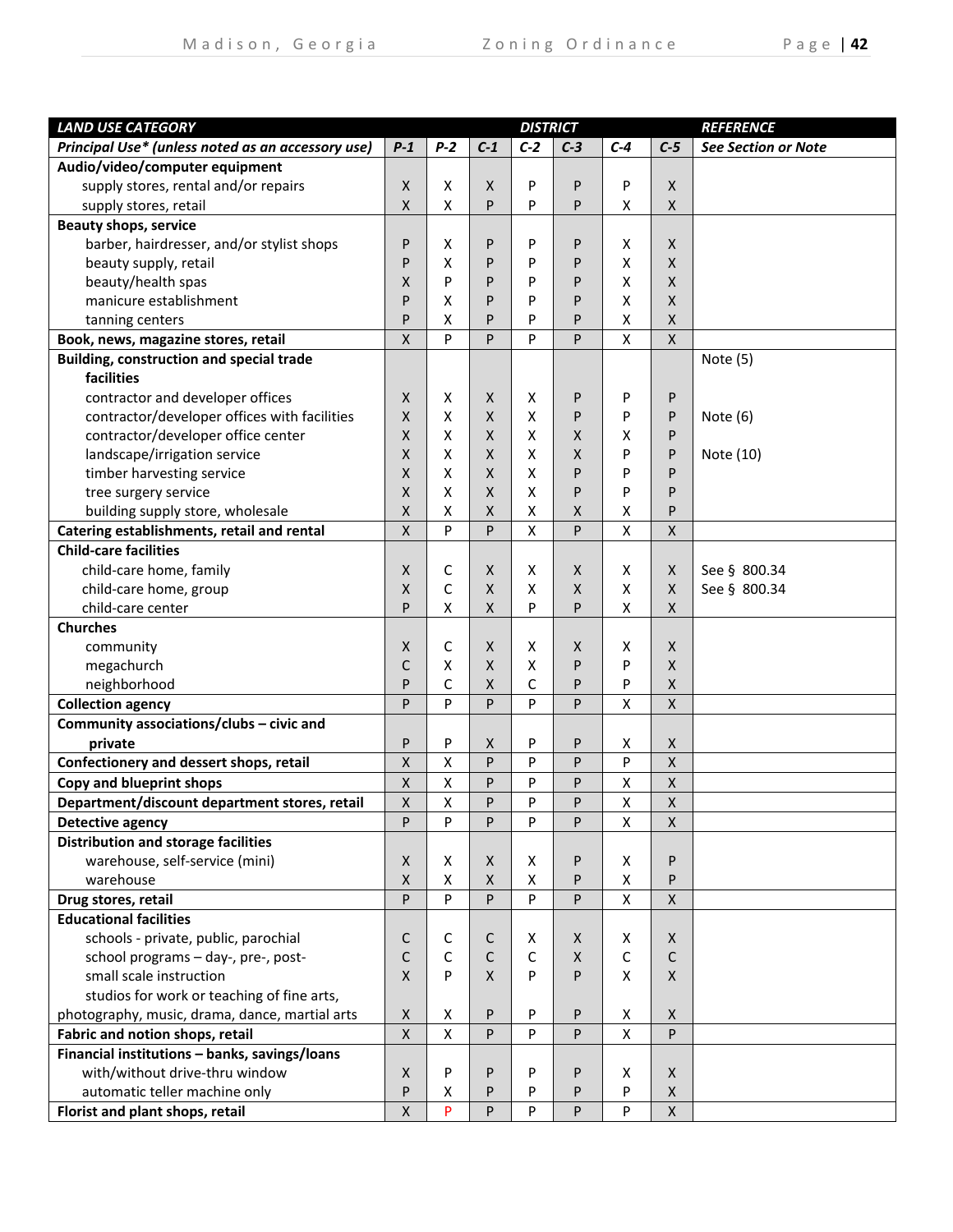| <b>LAND USE CATEGORY</b>                          |                    |       |              | <b>DISTRICT</b>    |                    |       |              | <b>REFERENCE</b>           |
|---------------------------------------------------|--------------------|-------|--------------|--------------------|--------------------|-------|--------------|----------------------------|
| Principal Use* (unless noted as an accessory use) | $P-1$              | $P-2$ | $C-1$        | $C-2$              | $C-3$              | $C-4$ | $C-5$        | <b>See Section or Note</b> |
| <b>Funeral and interment establishments</b>       |                    |       |              |                    |                    |       |              |                            |
| cemeteries and memorial cemeteries                | X                  | х     | X            | х                  | C                  | X     | X            | See § 820                  |
| gravestone and burial vault, sales and storage    | X                  | Χ     | $\mathsf{X}$ | X                  | P                  | X     | X            | Note (10)                  |
| undertaking, mortuary, and/or funeral home        | Χ                  | x     | X            | С                  | P                  | X     | X            |                            |
| Gift, card, and stationary shops, retail          | $\mathsf{x}$       | P     | P            | P                  | P                  | Χ     | X            |                            |
| Grocers, retail                                   |                    |       |              |                    |                    |       |              |                            |
| convenience food stores                           | X                  | P     | X            | P                  | P                  | P     | X            | Note (12); See § 830       |
| delicatessens, bakery, specialty grocers          | X                  | X     | P            | P                  | P                  | X     | X            | Note (12)                  |
| farmers market                                    | X                  | x     | P            | X                  | X                  | x     | X            | Note (7)                   |
| grocery markets                                   | X                  | х     | X            | X                  | P                  | x     | X            | Note (12)                  |
| health food stores                                | X                  | X     | P            | P                  | P                  | X     | X            | Note (12)                  |
| Healthcare, service - dental, medical, optometry, |                    |       |              |                    |                    |       |              |                            |
| psychiatric, chiropractic                         |                    |       |              |                    |                    |       |              |                            |
| clinics (day services only)                       | P                  | P     | P            | P                  | P                  | X     | $\mathsf{X}$ |                            |
| hospitals and laboratories                        | C                  | Χ     | X            | X                  | P                  | X     | $\mathsf{x}$ |                            |
| nursing home/facility                             | P                  | Χ     | $\mathsf{X}$ | P                  | P                  | X     | X            |                            |
| personal care homes                               | C                  | X     | $\mathsf{X}$ | X                  | X                  | X     | X            | See § 800.35               |
| personal care establishments                      | P                  | C     | $\mathsf{X}$ | С                  | X                  | X     | $\mathsf{X}$ |                            |
| private offices                                   | P                  | P     | P            | $\pmb{\mathsf{X}}$ | P                  | X     | X            |                            |
| sanitariums and mental institutions               | X                  | Χ     | $\mathsf{X}$ | x                  | P                  | X     | X            |                            |
| Interior design and decorating establishments     |                    |       |              |                    |                    |       |              |                            |
| china, clock, frame, and/or rug shops, retail     | X                  | P     | P            | P                  | P                  | X     | X            |                            |
| floor covering, retail and service                | X                  | P     | X            | P                  | P                  | X     | X            |                            |
| furniture and furnishings stores, retail          | X                  | P     | P            | P                  | P                  | X     | X            |                            |
| hardware and paint stores, retail                 | X                  | P     | P            | P                  | P                  | X     | X            |                            |
| kitchen supply stores, retail                     | X                  | P     | P            | P                  | P                  | X     | X            |                            |
| kitchen supply stores, rental                     | X                  | Χ     | X            | x                  | P                  | X     | X            |                            |
| linen and drapery, retail and service             | X                  | P     | P            | P                  | P                  | x     | X            |                            |
| wallpaper, retail and service                     | X                  | P     | P            | P                  | P                  | X     | X            |                            |
| Jewelry stores, retail                            | X                  | P     | P            | X                  | P                  | X     | X            |                            |
| Laundry and/or dry cleaning establishments        |                    |       |              |                    |                    |       |              |                            |
| drop and pick up stations                         | X                  | х     | P            | P                  | P                  | x     | X            |                            |
| full-service                                      | Χ                  | Χ     | X            | Ρ                  | P                  | Χ     | P            |                            |
| self-service, public                              | X                  | X     | $\mathsf{X}$ | P                  | P                  | P     | Χ            |                            |
| Lawn and garden establishments                    |                    |       |              |                    |                    |       |              |                            |
| nursery, garden center, farm supply stores        | X                  | X     | X            | X                  | X                  | X     | P            | Note (10)                  |
| supply and equipment, retail and rental           | $\mathsf X$        | X     | X            | P                  | P                  | X     | X            | Note (10)                  |
| greenhouse and plant nursery, retail              | X                  | X     | X            | С                  | P                  | P     | X            | See § 800.5                |
| Lodging                                           |                    |       |              |                    |                    |       |              |                            |
| bed and breakfast inns                            | X                  | С     | X            | Χ                  | $\pmb{\mathsf{X}}$ | Χ     | X            |                            |
| hotels                                            | X                  | X     | C            | X                  | $\pmb{\mathsf{X}}$ | P     | X            |                            |
| inns                                              | $\pmb{\mathsf{X}}$ | C     | P            | $\pmb{\mathsf{X}}$ | $\mathsf X$        | X     | X            | Note (18)                  |
| motels                                            | Χ                  | Χ     | X            | $\pmb{\mathsf{X}}$ | $\pmb{\mathsf{X}}$ | P     | X            |                            |
| Mercantile and dry good stores, retail            | $\pmb{\mathsf{X}}$ | P     | P            | P                  | ${\sf P}$          | X     | $\mathsf X$  |                            |
| Media facilities, print and electronic            |                    |       |              |                    |                    |       |              |                            |
| film and internet production offices              | X                  | P     | P            | х                  | P                  | X     | X            |                            |
| newspapers offices                                | Χ                  | Χ     | P            | X                  | P                  | X     | X            |                            |
| publishing and printing establishments            | X                  | X     | X            | X                  | P                  | X     | X            |                            |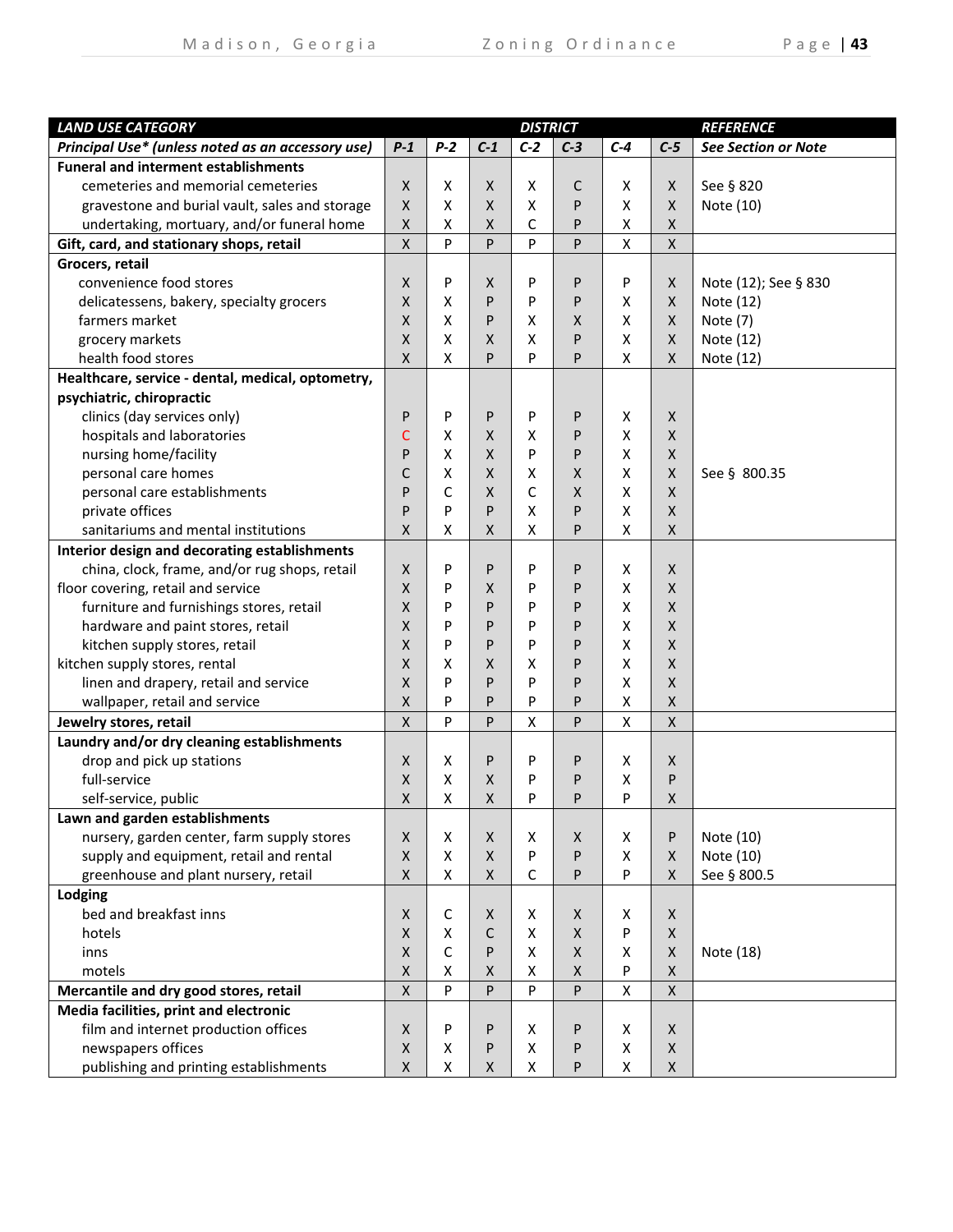| <b>LAND USE CATEGORY</b>                          |                           |                    |       | <b>DISTRICT</b> |       |       |              | <b>REFERENCE</b>           |
|---------------------------------------------------|---------------------------|--------------------|-------|-----------------|-------|-------|--------------|----------------------------|
| Principal Use* (unless noted as an accessory use) | $P-1$                     | $P-2$              | $C-1$ | $C-2$           | $C-3$ | $C-4$ | $C-5$        | <b>See Section or Note</b> |
| Motor vehicles and equipment                      |                           |                    |       |                 |       |       |              |                            |
| > passenger vehicles and small engine equipment   |                           |                    |       |                 |       |       |              |                            |
| body repair and painting                          | X                         | X                  | X     | X               | P     | P     | P            | Note (14)                  |
| car wash, service or self-service                 | X                         | X                  | X     | P               | P     | P     | X            | Note (8)                   |
| fuel sales                                        | X                         | C                  | X     | P               | P     | P     | X            |                            |
| general service/installation of                   | X                         | C                  | X     | P               | P     | P     | P            | Note (16)                  |
| parts/accessories                                 |                           |                    |       |                 |       |       |              |                            |
| new or used, sales and rental                     | $\mathsf{X}$              | X                  | X     | C               | P     | P     | X            |                            |
| light duty trailer sales, new - accessory use     | X                         | X                  | X     | х               | C     | X     | X            | Note (8)                   |
| parts/accessories, sales                          | $\mathsf{X}$              | X                  | P     | P               | P     | P     | X            | Notes (10) & (22)          |
| tires, sales                                      | X                         | X                  | X     | x               | P     | P     | X            | Note (13)                  |
| vehicle storage yard                              | X                         | X                  | X     | x               | P     | P     | P            |                            |
| welding and fabrication                           | X                         | X                  | X.    | X               | X     | P     | P            | Note (10)                  |
| wrecker and/or towing, service                    | X                         | X                  | X     | x               | P     | P     | P            | Note (8)                   |
| > heavy trucks, RVs and other heavy equipment     |                           |                    |       |                 |       |       |              |                            |
| body repair and painting                          | X                         | X                  | X     | x               | X     | P     | P            | Note $(8)$                 |
| fueling station                                   | $\mathsf{x}$              | X                  | X     | X               | X     | x     | X            | Note (15)                  |
| general service/installation of parts and         | X                         | X                  | X     | х               | X     | P     | P            | Note (8)                   |
| accessories                                       |                           |                    |       |                 |       |       |              |                            |
| new or used, sales and rental                     | $\mathsf{X}$              | X                  | X.    | X               | Χ     | P     | P            | Note (16)                  |
| parts/accessories/tires, sales                    | X                         | X                  | X     | X               | P     | P     | X.           | Note (8)                   |
| truck wash, service or self-service               | X                         | X                  | X     | X               | P     | P     | C            | Note (13)                  |
| terminal, motor freight                           | $\boldsymbol{\mathsf{X}}$ | X                  | X     | X               | X     | X     | C            |                            |
| truck stop/travel plaza                           | $\pmb{\mathsf{X}}$        | X                  | X.    | X               | X     | P     | C            |                            |
| Musical instrument shop, retail                   | $\mathsf{X}$              | $\pmb{\mathsf{X}}$ | P     | X               | P     | X     | $\mathsf{x}$ |                            |
| <b>Office Parks</b>                               |                           |                    |       |                 |       |       |              | See § 833                  |
| medical office parks                              | P                         | X                  | X     | x               | P     | X     | X            |                            |
| professional office parks                         | P                         | X                  | X     | х               | P     | X     | X            |                            |
| Office supply stores, retail                      | Χ                         | P                  | P     | P               | P     | Χ     | X            |                            |
| Optical supply stores, retail                     | P                         | P                  | P     | X               | P     | X     | X            |                            |
| Parking, commercial - primary use                 |                           |                    |       |                 |       |       |              |                            |
| garages                                           | X                         | C                  | C     | X               | P     | P     | X            | Note (10)                  |
| lots                                              | X                         | C                  | X     | X               | P     | P     | X            | See § 520                  |
| <b>Parks and Recreation</b>                       |                           |                    |       |                 |       |       |              |                            |
| campgrounds                                       | X                         | X                  | X     | х               | Χ     | X     | X            |                            |
| health/fitness center                             | X                         | C                  | X     | P               | P     | P     | X            | Note(20), Note(21)         |
| gymnasium                                         | $\boldsymbol{\mathsf{X}}$ | X                  | X.    | X               | P     | P     | X            | Note(20)                   |
| neighborhood activity center - accessory use      | $\boldsymbol{\mathsf{X}}$ | X                  | X     | X               | X     | X     | X.           |                            |
| parks, active                                     | $\mathsf{x}$              | X                  | X.    | X               | P     | P     | X.           |                            |
| parks, passive                                    | P                         | P                  | P     | P               | P     | P     | P            |                            |
| Photography                                       |                           |                    |       |                 |       |       |              |                            |
| supply and processing stores, sales/service       | $\mathsf{X}$              | X                  | P     | P               | P     | X     | X            |                            |
| portrait studio                                   | $\boldsymbol{\mathsf{X}}$ | P                  | P     | Χ               | P     | X     | X            |                            |
| <b>Professional offices</b>                       | P                         | P                  | P     | $\pmb{\times}$  | P     | X     | X            | Note (9)                   |
| <b>Public buildings</b>                           |                           |                    |       |                 |       |       |              |                            |
| government offices, libraries, museums            | $\mathsf{X}$              | P                  | P     | P               | X     | X     | X            |                            |
| convention hall, community center                 | X                         | C                  | C     | x               | X     | X     | X            |                            |
| Recreational equipment stores, non-motorized,     |                           |                    |       |                 |       |       |              |                            |
| rental and sale                                   | X                         | P                  | P     | P               | P     | P     | X            | Note (10)                  |
| Recreational equipment/supply stores, retail      | $\mathsf X$               | $\pmb{\mathsf{X}}$ | P     | P               | P     | P     | X            | Notes (10) (13)            |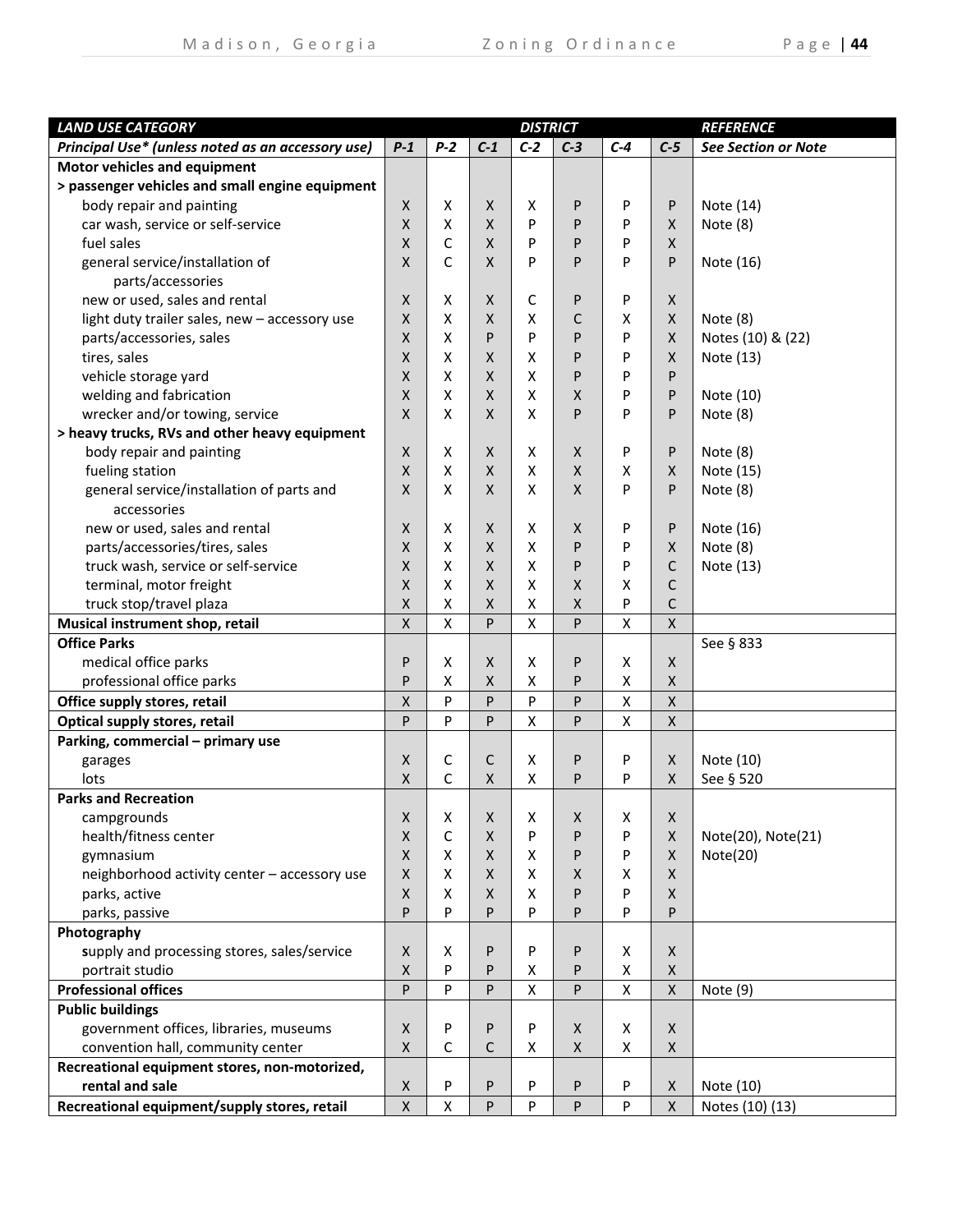| $P-2$<br>Principal Use* (unless noted as an accessory use)<br>$P-1$<br>$C-1$<br>$C-2$<br>$C-3$<br>$C-4$<br>$C-5$<br><b>See Section or Note</b><br><b>RESIDENTIAL:</b><br>P<br>P<br>P<br>X<br>X<br>See: § 800.8<br>accessory apartments<br>Χ<br>X<br>P<br>P<br>X<br>$\pmb{\mathsf{X}}$<br>X<br>See:§ 800.8<br>accessory dwellings<br>$\mathsf{X}$<br>X<br>P<br>P<br>apartment buildings<br>Χ<br>Χ<br>X<br>X<br>X<br>apartment houses<br>X<br>$\pmb{\mathsf{X}}$<br>$\mathsf X$<br>P<br>X<br>X<br>X<br>live/work units<br>X<br>X<br>X<br>$\mathsf X$<br>P<br>$\mathsf{X}$<br>X<br>See:§ 800.8<br>lofts<br>P<br>P<br>X<br>Χ<br>P<br>X<br>х<br>single-family dwellings<br>P<br>$\pmb{\mathsf{X}}$<br>X<br>P<br>$\mathsf{X}$<br>X<br>X<br>$\mathsf{X}$<br>two-family dwelling/duplex<br>Χ<br>X<br>Χ<br>P<br>$\mathsf{X}$<br>X<br>P<br>$\pmb{\mathsf{X}}$<br>townhouses<br>X<br>$\pmb{\mathsf{X}}$<br>Χ<br>Χ<br>X<br>Note (11)<br><b>Restaurant</b><br>restaurant/cafe, grill, lunch counter<br>C<br>X<br>P<br>P<br>P<br>P<br>X<br>with drive-in or drive-through service<br>X<br>C<br>X<br>$\mathsf{X}$<br>X<br>P<br>X<br>Note (17)<br>C<br>with walk-up or walk-away service<br>Χ<br>C<br>X<br>X<br>x<br>Χ<br><b>Sales and Service Facilities</b><br>appliance stores (small and large), retail,<br>rental, and/or repairs<br>P<br>Note (2), (3)&(6)<br>X<br>x<br>X<br>P<br>P<br>P<br>building supply, retail<br>X<br>X<br>X<br>P<br>P<br>P<br>P<br>equipment (small and large), service/rental<br>X<br>X<br>$\mathsf{X}$<br>P<br>P<br>P<br>P<br>equipment (office), service and rental<br>X<br>X<br>$\mathsf{X}$<br>P<br>P<br>P<br>P<br>Note $(2)$<br>fuel sales - liquid, wholesale and sale<br>X<br>x<br>$\mathsf{X}$<br>X<br>P<br>X<br>P<br>Note (19)<br>funeral and interment establishments,<br>P<br>P<br>wholesale and storage<br>X<br>X<br>P<br>P<br>P<br>janitorial cleaning services<br>X<br>x<br>$\mathsf{X}$<br>х<br>X<br>Χ<br>P<br>janitorial/cleaning supply store, wholesale<br>X<br>x<br>X<br>P<br>$\mathsf{X}$<br>P<br>P<br>lawn and garden supply, wholesale<br>X<br>$\pmb{\mathsf{X}}$<br>x<br>$\mathsf{X}$<br>X<br>P<br>X<br>X<br>X<br>P<br>locksmith shop, service<br>x<br>$\mathsf{X}$<br>P<br>P<br>Note (13)<br>manufactured home sale lots<br>Χ<br>X<br>X<br>X<br>X<br>P<br>P<br>X<br>P<br>P<br>pawn shop and pawnbrokers<br>X<br>X<br>P<br>X<br>pest control services<br>X<br>P<br>X<br>$\mathsf{X}$<br>X<br>P<br>P<br>print and publication shops<br>X<br>X<br>$\times$<br>X<br>$\mathsf{X}$<br>P<br>P<br>X<br>$\boldsymbol{\mathsf{X}}$<br>X<br>P<br>scrap hauling service<br>x<br>P<br>P<br>$\mathsf{X}$<br>sewer and septic tank service<br>X<br>$\boldsymbol{\mathsf{X}}$<br>Χ<br>Χ<br>Χ<br>P<br>$\pmb{\mathsf{X}}$<br>X<br>Χ<br>Χ<br>vending supply and service<br>x<br>Χ<br>P<br>Shipping, packaging, and delivery establishments<br>non-freight business<br>X<br>Χ<br>Χ<br>X<br>P<br>Χ<br>X<br>C<br>P<br><b>Shopping Centers</b><br>$\mathsf X$<br>X<br>$\mathsf{X}$<br>P<br>$\mathsf{X}$<br>See § 833<br><b>Telecommunications facilities</b><br>mobile telephones/paging, retail and service<br>X<br>x<br>P<br>P<br>P<br>P<br>X<br>satellite dishes, retail<br>X<br>X<br>P<br>P<br>P<br>$\mathsf{X}$<br>x<br>P<br>P<br>P.<br>P<br>P<br>P<br>P<br>See: § 800.9<br><b>Temporary buildings</b><br><b>Tourism Attractions</b><br>historic sites and museums<br>Χ<br>С<br>X<br>X<br>See: § 834.1<br>X<br>Χ<br>X<br>X<br>P<br>P<br>tour service offices<br>P<br>X<br>X<br>X<br>P<br>X<br>Toy, variety, novelty, and dime stores, retail<br>Χ<br>X<br>P<br>P<br>X<br><b>Transportation facilities</b><br>airport<br>X<br>X<br>X<br>X<br>X<br>Χ<br>X<br>administrative offices/dispatches<br>X<br>X<br>X<br>X<br>P<br>X<br>P<br>X<br>commuter lot<br>X<br>$\mathsf{X}$<br>X<br>X<br>X<br>X<br>stations or terminals<br>Χ<br>С<br>P<br>x<br>X<br>P<br>P<br>P<br>P<br>P<br>$\pmb{\mathsf{X}}$<br>P<br>$\mathsf{X}$<br><b>Travel agencies</b><br>X | <b>LAND USE CATEGORY</b> |  | <b>DISTRICT</b> |  | <b>REFERENCE</b> |
|------------------------------------------------------------------------------------------------------------------------------------------------------------------------------------------------------------------------------------------------------------------------------------------------------------------------------------------------------------------------------------------------------------------------------------------------------------------------------------------------------------------------------------------------------------------------------------------------------------------------------------------------------------------------------------------------------------------------------------------------------------------------------------------------------------------------------------------------------------------------------------------------------------------------------------------------------------------------------------------------------------------------------------------------------------------------------------------------------------------------------------------------------------------------------------------------------------------------------------------------------------------------------------------------------------------------------------------------------------------------------------------------------------------------------------------------------------------------------------------------------------------------------------------------------------------------------------------------------------------------------------------------------------------------------------------------------------------------------------------------------------------------------------------------------------------------------------------------------------------------------------------------------------------------------------------------------------------------------------------------------------------------------------------------------------------------------------------------------------------------------------------------------------------------------------------------------------------------------------------------------------------------------------------------------------------------------------------------------------------------------------------------------------------------------------------------------------------------------------------------------------------------------------------------------------------------------------------------------------------------------------------------------------------------------------------------------------------------------------------------------------------------------------------------------------------------------------------------------------------------------------------------------------------------------------------------------------------------------------------------------------------------------------------------------------------------------------------------------------------------------------------------------------------------------------------------------------------------------------------------------------------------------------------------------------------------------------------------------------------------------------------------------------------------------------------------------------------------------------------------------------------------------------------------------------------------------------------------------------------------------------------------------------------------------------------------------------------------------------------------------------------------------------------------------------------------------------------------------------------------------------------------------------------------------------------------------------------------|--------------------------|--|-----------------|--|------------------|
|                                                                                                                                                                                                                                                                                                                                                                                                                                                                                                                                                                                                                                                                                                                                                                                                                                                                                                                                                                                                                                                                                                                                                                                                                                                                                                                                                                                                                                                                                                                                                                                                                                                                                                                                                                                                                                                                                                                                                                                                                                                                                                                                                                                                                                                                                                                                                                                                                                                                                                                                                                                                                                                                                                                                                                                                                                                                                                                                                                                                                                                                                                                                                                                                                                                                                                                                                                                                                                                                                                                                                                                                                                                                                                                                                                                                                                                                                                                                                                        |                          |  |                 |  |                  |
|                                                                                                                                                                                                                                                                                                                                                                                                                                                                                                                                                                                                                                                                                                                                                                                                                                                                                                                                                                                                                                                                                                                                                                                                                                                                                                                                                                                                                                                                                                                                                                                                                                                                                                                                                                                                                                                                                                                                                                                                                                                                                                                                                                                                                                                                                                                                                                                                                                                                                                                                                                                                                                                                                                                                                                                                                                                                                                                                                                                                                                                                                                                                                                                                                                                                                                                                                                                                                                                                                                                                                                                                                                                                                                                                                                                                                                                                                                                                                                        |                          |  |                 |  |                  |
|                                                                                                                                                                                                                                                                                                                                                                                                                                                                                                                                                                                                                                                                                                                                                                                                                                                                                                                                                                                                                                                                                                                                                                                                                                                                                                                                                                                                                                                                                                                                                                                                                                                                                                                                                                                                                                                                                                                                                                                                                                                                                                                                                                                                                                                                                                                                                                                                                                                                                                                                                                                                                                                                                                                                                                                                                                                                                                                                                                                                                                                                                                                                                                                                                                                                                                                                                                                                                                                                                                                                                                                                                                                                                                                                                                                                                                                                                                                                                                        |                          |  |                 |  |                  |
|                                                                                                                                                                                                                                                                                                                                                                                                                                                                                                                                                                                                                                                                                                                                                                                                                                                                                                                                                                                                                                                                                                                                                                                                                                                                                                                                                                                                                                                                                                                                                                                                                                                                                                                                                                                                                                                                                                                                                                                                                                                                                                                                                                                                                                                                                                                                                                                                                                                                                                                                                                                                                                                                                                                                                                                                                                                                                                                                                                                                                                                                                                                                                                                                                                                                                                                                                                                                                                                                                                                                                                                                                                                                                                                                                                                                                                                                                                                                                                        |                          |  |                 |  |                  |
|                                                                                                                                                                                                                                                                                                                                                                                                                                                                                                                                                                                                                                                                                                                                                                                                                                                                                                                                                                                                                                                                                                                                                                                                                                                                                                                                                                                                                                                                                                                                                                                                                                                                                                                                                                                                                                                                                                                                                                                                                                                                                                                                                                                                                                                                                                                                                                                                                                                                                                                                                                                                                                                                                                                                                                                                                                                                                                                                                                                                                                                                                                                                                                                                                                                                                                                                                                                                                                                                                                                                                                                                                                                                                                                                                                                                                                                                                                                                                                        |                          |  |                 |  |                  |
|                                                                                                                                                                                                                                                                                                                                                                                                                                                                                                                                                                                                                                                                                                                                                                                                                                                                                                                                                                                                                                                                                                                                                                                                                                                                                                                                                                                                                                                                                                                                                                                                                                                                                                                                                                                                                                                                                                                                                                                                                                                                                                                                                                                                                                                                                                                                                                                                                                                                                                                                                                                                                                                                                                                                                                                                                                                                                                                                                                                                                                                                                                                                                                                                                                                                                                                                                                                                                                                                                                                                                                                                                                                                                                                                                                                                                                                                                                                                                                        |                          |  |                 |  |                  |
|                                                                                                                                                                                                                                                                                                                                                                                                                                                                                                                                                                                                                                                                                                                                                                                                                                                                                                                                                                                                                                                                                                                                                                                                                                                                                                                                                                                                                                                                                                                                                                                                                                                                                                                                                                                                                                                                                                                                                                                                                                                                                                                                                                                                                                                                                                                                                                                                                                                                                                                                                                                                                                                                                                                                                                                                                                                                                                                                                                                                                                                                                                                                                                                                                                                                                                                                                                                                                                                                                                                                                                                                                                                                                                                                                                                                                                                                                                                                                                        |                          |  |                 |  |                  |
|                                                                                                                                                                                                                                                                                                                                                                                                                                                                                                                                                                                                                                                                                                                                                                                                                                                                                                                                                                                                                                                                                                                                                                                                                                                                                                                                                                                                                                                                                                                                                                                                                                                                                                                                                                                                                                                                                                                                                                                                                                                                                                                                                                                                                                                                                                                                                                                                                                                                                                                                                                                                                                                                                                                                                                                                                                                                                                                                                                                                                                                                                                                                                                                                                                                                                                                                                                                                                                                                                                                                                                                                                                                                                                                                                                                                                                                                                                                                                                        |                          |  |                 |  |                  |
|                                                                                                                                                                                                                                                                                                                                                                                                                                                                                                                                                                                                                                                                                                                                                                                                                                                                                                                                                                                                                                                                                                                                                                                                                                                                                                                                                                                                                                                                                                                                                                                                                                                                                                                                                                                                                                                                                                                                                                                                                                                                                                                                                                                                                                                                                                                                                                                                                                                                                                                                                                                                                                                                                                                                                                                                                                                                                                                                                                                                                                                                                                                                                                                                                                                                                                                                                                                                                                                                                                                                                                                                                                                                                                                                                                                                                                                                                                                                                                        |                          |  |                 |  |                  |
|                                                                                                                                                                                                                                                                                                                                                                                                                                                                                                                                                                                                                                                                                                                                                                                                                                                                                                                                                                                                                                                                                                                                                                                                                                                                                                                                                                                                                                                                                                                                                                                                                                                                                                                                                                                                                                                                                                                                                                                                                                                                                                                                                                                                                                                                                                                                                                                                                                                                                                                                                                                                                                                                                                                                                                                                                                                                                                                                                                                                                                                                                                                                                                                                                                                                                                                                                                                                                                                                                                                                                                                                                                                                                                                                                                                                                                                                                                                                                                        |                          |  |                 |  |                  |
|                                                                                                                                                                                                                                                                                                                                                                                                                                                                                                                                                                                                                                                                                                                                                                                                                                                                                                                                                                                                                                                                                                                                                                                                                                                                                                                                                                                                                                                                                                                                                                                                                                                                                                                                                                                                                                                                                                                                                                                                                                                                                                                                                                                                                                                                                                                                                                                                                                                                                                                                                                                                                                                                                                                                                                                                                                                                                                                                                                                                                                                                                                                                                                                                                                                                                                                                                                                                                                                                                                                                                                                                                                                                                                                                                                                                                                                                                                                                                                        |                          |  |                 |  |                  |
|                                                                                                                                                                                                                                                                                                                                                                                                                                                                                                                                                                                                                                                                                                                                                                                                                                                                                                                                                                                                                                                                                                                                                                                                                                                                                                                                                                                                                                                                                                                                                                                                                                                                                                                                                                                                                                                                                                                                                                                                                                                                                                                                                                                                                                                                                                                                                                                                                                                                                                                                                                                                                                                                                                                                                                                                                                                                                                                                                                                                                                                                                                                                                                                                                                                                                                                                                                                                                                                                                                                                                                                                                                                                                                                                                                                                                                                                                                                                                                        |                          |  |                 |  |                  |
|                                                                                                                                                                                                                                                                                                                                                                                                                                                                                                                                                                                                                                                                                                                                                                                                                                                                                                                                                                                                                                                                                                                                                                                                                                                                                                                                                                                                                                                                                                                                                                                                                                                                                                                                                                                                                                                                                                                                                                                                                                                                                                                                                                                                                                                                                                                                                                                                                                                                                                                                                                                                                                                                                                                                                                                                                                                                                                                                                                                                                                                                                                                                                                                                                                                                                                                                                                                                                                                                                                                                                                                                                                                                                                                                                                                                                                                                                                                                                                        |                          |  |                 |  |                  |
|                                                                                                                                                                                                                                                                                                                                                                                                                                                                                                                                                                                                                                                                                                                                                                                                                                                                                                                                                                                                                                                                                                                                                                                                                                                                                                                                                                                                                                                                                                                                                                                                                                                                                                                                                                                                                                                                                                                                                                                                                                                                                                                                                                                                                                                                                                                                                                                                                                                                                                                                                                                                                                                                                                                                                                                                                                                                                                                                                                                                                                                                                                                                                                                                                                                                                                                                                                                                                                                                                                                                                                                                                                                                                                                                                                                                                                                                                                                                                                        |                          |  |                 |  |                  |
|                                                                                                                                                                                                                                                                                                                                                                                                                                                                                                                                                                                                                                                                                                                                                                                                                                                                                                                                                                                                                                                                                                                                                                                                                                                                                                                                                                                                                                                                                                                                                                                                                                                                                                                                                                                                                                                                                                                                                                                                                                                                                                                                                                                                                                                                                                                                                                                                                                                                                                                                                                                                                                                                                                                                                                                                                                                                                                                                                                                                                                                                                                                                                                                                                                                                                                                                                                                                                                                                                                                                                                                                                                                                                                                                                                                                                                                                                                                                                                        |                          |  |                 |  |                  |
|                                                                                                                                                                                                                                                                                                                                                                                                                                                                                                                                                                                                                                                                                                                                                                                                                                                                                                                                                                                                                                                                                                                                                                                                                                                                                                                                                                                                                                                                                                                                                                                                                                                                                                                                                                                                                                                                                                                                                                                                                                                                                                                                                                                                                                                                                                                                                                                                                                                                                                                                                                                                                                                                                                                                                                                                                                                                                                                                                                                                                                                                                                                                                                                                                                                                                                                                                                                                                                                                                                                                                                                                                                                                                                                                                                                                                                                                                                                                                                        |                          |  |                 |  |                  |
|                                                                                                                                                                                                                                                                                                                                                                                                                                                                                                                                                                                                                                                                                                                                                                                                                                                                                                                                                                                                                                                                                                                                                                                                                                                                                                                                                                                                                                                                                                                                                                                                                                                                                                                                                                                                                                                                                                                                                                                                                                                                                                                                                                                                                                                                                                                                                                                                                                                                                                                                                                                                                                                                                                                                                                                                                                                                                                                                                                                                                                                                                                                                                                                                                                                                                                                                                                                                                                                                                                                                                                                                                                                                                                                                                                                                                                                                                                                                                                        |                          |  |                 |  |                  |
|                                                                                                                                                                                                                                                                                                                                                                                                                                                                                                                                                                                                                                                                                                                                                                                                                                                                                                                                                                                                                                                                                                                                                                                                                                                                                                                                                                                                                                                                                                                                                                                                                                                                                                                                                                                                                                                                                                                                                                                                                                                                                                                                                                                                                                                                                                                                                                                                                                                                                                                                                                                                                                                                                                                                                                                                                                                                                                                                                                                                                                                                                                                                                                                                                                                                                                                                                                                                                                                                                                                                                                                                                                                                                                                                                                                                                                                                                                                                                                        |                          |  |                 |  |                  |
|                                                                                                                                                                                                                                                                                                                                                                                                                                                                                                                                                                                                                                                                                                                                                                                                                                                                                                                                                                                                                                                                                                                                                                                                                                                                                                                                                                                                                                                                                                                                                                                                                                                                                                                                                                                                                                                                                                                                                                                                                                                                                                                                                                                                                                                                                                                                                                                                                                                                                                                                                                                                                                                                                                                                                                                                                                                                                                                                                                                                                                                                                                                                                                                                                                                                                                                                                                                                                                                                                                                                                                                                                                                                                                                                                                                                                                                                                                                                                                        |                          |  |                 |  |                  |
|                                                                                                                                                                                                                                                                                                                                                                                                                                                                                                                                                                                                                                                                                                                                                                                                                                                                                                                                                                                                                                                                                                                                                                                                                                                                                                                                                                                                                                                                                                                                                                                                                                                                                                                                                                                                                                                                                                                                                                                                                                                                                                                                                                                                                                                                                                                                                                                                                                                                                                                                                                                                                                                                                                                                                                                                                                                                                                                                                                                                                                                                                                                                                                                                                                                                                                                                                                                                                                                                                                                                                                                                                                                                                                                                                                                                                                                                                                                                                                        |                          |  |                 |  |                  |
|                                                                                                                                                                                                                                                                                                                                                                                                                                                                                                                                                                                                                                                                                                                                                                                                                                                                                                                                                                                                                                                                                                                                                                                                                                                                                                                                                                                                                                                                                                                                                                                                                                                                                                                                                                                                                                                                                                                                                                                                                                                                                                                                                                                                                                                                                                                                                                                                                                                                                                                                                                                                                                                                                                                                                                                                                                                                                                                                                                                                                                                                                                                                                                                                                                                                                                                                                                                                                                                                                                                                                                                                                                                                                                                                                                                                                                                                                                                                                                        |                          |  |                 |  |                  |
|                                                                                                                                                                                                                                                                                                                                                                                                                                                                                                                                                                                                                                                                                                                                                                                                                                                                                                                                                                                                                                                                                                                                                                                                                                                                                                                                                                                                                                                                                                                                                                                                                                                                                                                                                                                                                                                                                                                                                                                                                                                                                                                                                                                                                                                                                                                                                                                                                                                                                                                                                                                                                                                                                                                                                                                                                                                                                                                                                                                                                                                                                                                                                                                                                                                                                                                                                                                                                                                                                                                                                                                                                                                                                                                                                                                                                                                                                                                                                                        |                          |  |                 |  |                  |
|                                                                                                                                                                                                                                                                                                                                                                                                                                                                                                                                                                                                                                                                                                                                                                                                                                                                                                                                                                                                                                                                                                                                                                                                                                                                                                                                                                                                                                                                                                                                                                                                                                                                                                                                                                                                                                                                                                                                                                                                                                                                                                                                                                                                                                                                                                                                                                                                                                                                                                                                                                                                                                                                                                                                                                                                                                                                                                                                                                                                                                                                                                                                                                                                                                                                                                                                                                                                                                                                                                                                                                                                                                                                                                                                                                                                                                                                                                                                                                        |                          |  |                 |  |                  |
|                                                                                                                                                                                                                                                                                                                                                                                                                                                                                                                                                                                                                                                                                                                                                                                                                                                                                                                                                                                                                                                                                                                                                                                                                                                                                                                                                                                                                                                                                                                                                                                                                                                                                                                                                                                                                                                                                                                                                                                                                                                                                                                                                                                                                                                                                                                                                                                                                                                                                                                                                                                                                                                                                                                                                                                                                                                                                                                                                                                                                                                                                                                                                                                                                                                                                                                                                                                                                                                                                                                                                                                                                                                                                                                                                                                                                                                                                                                                                                        |                          |  |                 |  |                  |
|                                                                                                                                                                                                                                                                                                                                                                                                                                                                                                                                                                                                                                                                                                                                                                                                                                                                                                                                                                                                                                                                                                                                                                                                                                                                                                                                                                                                                                                                                                                                                                                                                                                                                                                                                                                                                                                                                                                                                                                                                                                                                                                                                                                                                                                                                                                                                                                                                                                                                                                                                                                                                                                                                                                                                                                                                                                                                                                                                                                                                                                                                                                                                                                                                                                                                                                                                                                                                                                                                                                                                                                                                                                                                                                                                                                                                                                                                                                                                                        |                          |  |                 |  |                  |
|                                                                                                                                                                                                                                                                                                                                                                                                                                                                                                                                                                                                                                                                                                                                                                                                                                                                                                                                                                                                                                                                                                                                                                                                                                                                                                                                                                                                                                                                                                                                                                                                                                                                                                                                                                                                                                                                                                                                                                                                                                                                                                                                                                                                                                                                                                                                                                                                                                                                                                                                                                                                                                                                                                                                                                                                                                                                                                                                                                                                                                                                                                                                                                                                                                                                                                                                                                                                                                                                                                                                                                                                                                                                                                                                                                                                                                                                                                                                                                        |                          |  |                 |  |                  |
|                                                                                                                                                                                                                                                                                                                                                                                                                                                                                                                                                                                                                                                                                                                                                                                                                                                                                                                                                                                                                                                                                                                                                                                                                                                                                                                                                                                                                                                                                                                                                                                                                                                                                                                                                                                                                                                                                                                                                                                                                                                                                                                                                                                                                                                                                                                                                                                                                                                                                                                                                                                                                                                                                                                                                                                                                                                                                                                                                                                                                                                                                                                                                                                                                                                                                                                                                                                                                                                                                                                                                                                                                                                                                                                                                                                                                                                                                                                                                                        |                          |  |                 |  |                  |
|                                                                                                                                                                                                                                                                                                                                                                                                                                                                                                                                                                                                                                                                                                                                                                                                                                                                                                                                                                                                                                                                                                                                                                                                                                                                                                                                                                                                                                                                                                                                                                                                                                                                                                                                                                                                                                                                                                                                                                                                                                                                                                                                                                                                                                                                                                                                                                                                                                                                                                                                                                                                                                                                                                                                                                                                                                                                                                                                                                                                                                                                                                                                                                                                                                                                                                                                                                                                                                                                                                                                                                                                                                                                                                                                                                                                                                                                                                                                                                        |                          |  |                 |  |                  |
|                                                                                                                                                                                                                                                                                                                                                                                                                                                                                                                                                                                                                                                                                                                                                                                                                                                                                                                                                                                                                                                                                                                                                                                                                                                                                                                                                                                                                                                                                                                                                                                                                                                                                                                                                                                                                                                                                                                                                                                                                                                                                                                                                                                                                                                                                                                                                                                                                                                                                                                                                                                                                                                                                                                                                                                                                                                                                                                                                                                                                                                                                                                                                                                                                                                                                                                                                                                                                                                                                                                                                                                                                                                                                                                                                                                                                                                                                                                                                                        |                          |  |                 |  |                  |
|                                                                                                                                                                                                                                                                                                                                                                                                                                                                                                                                                                                                                                                                                                                                                                                                                                                                                                                                                                                                                                                                                                                                                                                                                                                                                                                                                                                                                                                                                                                                                                                                                                                                                                                                                                                                                                                                                                                                                                                                                                                                                                                                                                                                                                                                                                                                                                                                                                                                                                                                                                                                                                                                                                                                                                                                                                                                                                                                                                                                                                                                                                                                                                                                                                                                                                                                                                                                                                                                                                                                                                                                                                                                                                                                                                                                                                                                                                                                                                        |                          |  |                 |  |                  |
|                                                                                                                                                                                                                                                                                                                                                                                                                                                                                                                                                                                                                                                                                                                                                                                                                                                                                                                                                                                                                                                                                                                                                                                                                                                                                                                                                                                                                                                                                                                                                                                                                                                                                                                                                                                                                                                                                                                                                                                                                                                                                                                                                                                                                                                                                                                                                                                                                                                                                                                                                                                                                                                                                                                                                                                                                                                                                                                                                                                                                                                                                                                                                                                                                                                                                                                                                                                                                                                                                                                                                                                                                                                                                                                                                                                                                                                                                                                                                                        |                          |  |                 |  |                  |
|                                                                                                                                                                                                                                                                                                                                                                                                                                                                                                                                                                                                                                                                                                                                                                                                                                                                                                                                                                                                                                                                                                                                                                                                                                                                                                                                                                                                                                                                                                                                                                                                                                                                                                                                                                                                                                                                                                                                                                                                                                                                                                                                                                                                                                                                                                                                                                                                                                                                                                                                                                                                                                                                                                                                                                                                                                                                                                                                                                                                                                                                                                                                                                                                                                                                                                                                                                                                                                                                                                                                                                                                                                                                                                                                                                                                                                                                                                                                                                        |                          |  |                 |  |                  |
|                                                                                                                                                                                                                                                                                                                                                                                                                                                                                                                                                                                                                                                                                                                                                                                                                                                                                                                                                                                                                                                                                                                                                                                                                                                                                                                                                                                                                                                                                                                                                                                                                                                                                                                                                                                                                                                                                                                                                                                                                                                                                                                                                                                                                                                                                                                                                                                                                                                                                                                                                                                                                                                                                                                                                                                                                                                                                                                                                                                                                                                                                                                                                                                                                                                                                                                                                                                                                                                                                                                                                                                                                                                                                                                                                                                                                                                                                                                                                                        |                          |  |                 |  |                  |
|                                                                                                                                                                                                                                                                                                                                                                                                                                                                                                                                                                                                                                                                                                                                                                                                                                                                                                                                                                                                                                                                                                                                                                                                                                                                                                                                                                                                                                                                                                                                                                                                                                                                                                                                                                                                                                                                                                                                                                                                                                                                                                                                                                                                                                                                                                                                                                                                                                                                                                                                                                                                                                                                                                                                                                                                                                                                                                                                                                                                                                                                                                                                                                                                                                                                                                                                                                                                                                                                                                                                                                                                                                                                                                                                                                                                                                                                                                                                                                        |                          |  |                 |  |                  |
|                                                                                                                                                                                                                                                                                                                                                                                                                                                                                                                                                                                                                                                                                                                                                                                                                                                                                                                                                                                                                                                                                                                                                                                                                                                                                                                                                                                                                                                                                                                                                                                                                                                                                                                                                                                                                                                                                                                                                                                                                                                                                                                                                                                                                                                                                                                                                                                                                                                                                                                                                                                                                                                                                                                                                                                                                                                                                                                                                                                                                                                                                                                                                                                                                                                                                                                                                                                                                                                                                                                                                                                                                                                                                                                                                                                                                                                                                                                                                                        |                          |  |                 |  |                  |
|                                                                                                                                                                                                                                                                                                                                                                                                                                                                                                                                                                                                                                                                                                                                                                                                                                                                                                                                                                                                                                                                                                                                                                                                                                                                                                                                                                                                                                                                                                                                                                                                                                                                                                                                                                                                                                                                                                                                                                                                                                                                                                                                                                                                                                                                                                                                                                                                                                                                                                                                                                                                                                                                                                                                                                                                                                                                                                                                                                                                                                                                                                                                                                                                                                                                                                                                                                                                                                                                                                                                                                                                                                                                                                                                                                                                                                                                                                                                                                        |                          |  |                 |  |                  |
|                                                                                                                                                                                                                                                                                                                                                                                                                                                                                                                                                                                                                                                                                                                                                                                                                                                                                                                                                                                                                                                                                                                                                                                                                                                                                                                                                                                                                                                                                                                                                                                                                                                                                                                                                                                                                                                                                                                                                                                                                                                                                                                                                                                                                                                                                                                                                                                                                                                                                                                                                                                                                                                                                                                                                                                                                                                                                                                                                                                                                                                                                                                                                                                                                                                                                                                                                                                                                                                                                                                                                                                                                                                                                                                                                                                                                                                                                                                                                                        |                          |  |                 |  |                  |
|                                                                                                                                                                                                                                                                                                                                                                                                                                                                                                                                                                                                                                                                                                                                                                                                                                                                                                                                                                                                                                                                                                                                                                                                                                                                                                                                                                                                                                                                                                                                                                                                                                                                                                                                                                                                                                                                                                                                                                                                                                                                                                                                                                                                                                                                                                                                                                                                                                                                                                                                                                                                                                                                                                                                                                                                                                                                                                                                                                                                                                                                                                                                                                                                                                                                                                                                                                                                                                                                                                                                                                                                                                                                                                                                                                                                                                                                                                                                                                        |                          |  |                 |  |                  |
|                                                                                                                                                                                                                                                                                                                                                                                                                                                                                                                                                                                                                                                                                                                                                                                                                                                                                                                                                                                                                                                                                                                                                                                                                                                                                                                                                                                                                                                                                                                                                                                                                                                                                                                                                                                                                                                                                                                                                                                                                                                                                                                                                                                                                                                                                                                                                                                                                                                                                                                                                                                                                                                                                                                                                                                                                                                                                                                                                                                                                                                                                                                                                                                                                                                                                                                                                                                                                                                                                                                                                                                                                                                                                                                                                                                                                                                                                                                                                                        |                          |  |                 |  |                  |
|                                                                                                                                                                                                                                                                                                                                                                                                                                                                                                                                                                                                                                                                                                                                                                                                                                                                                                                                                                                                                                                                                                                                                                                                                                                                                                                                                                                                                                                                                                                                                                                                                                                                                                                                                                                                                                                                                                                                                                                                                                                                                                                                                                                                                                                                                                                                                                                                                                                                                                                                                                                                                                                                                                                                                                                                                                                                                                                                                                                                                                                                                                                                                                                                                                                                                                                                                                                                                                                                                                                                                                                                                                                                                                                                                                                                                                                                                                                                                                        |                          |  |                 |  |                  |
|                                                                                                                                                                                                                                                                                                                                                                                                                                                                                                                                                                                                                                                                                                                                                                                                                                                                                                                                                                                                                                                                                                                                                                                                                                                                                                                                                                                                                                                                                                                                                                                                                                                                                                                                                                                                                                                                                                                                                                                                                                                                                                                                                                                                                                                                                                                                                                                                                                                                                                                                                                                                                                                                                                                                                                                                                                                                                                                                                                                                                                                                                                                                                                                                                                                                                                                                                                                                                                                                                                                                                                                                                                                                                                                                                                                                                                                                                                                                                                        |                          |  |                 |  |                  |
|                                                                                                                                                                                                                                                                                                                                                                                                                                                                                                                                                                                                                                                                                                                                                                                                                                                                                                                                                                                                                                                                                                                                                                                                                                                                                                                                                                                                                                                                                                                                                                                                                                                                                                                                                                                                                                                                                                                                                                                                                                                                                                                                                                                                                                                                                                                                                                                                                                                                                                                                                                                                                                                                                                                                                                                                                                                                                                                                                                                                                                                                                                                                                                                                                                                                                                                                                                                                                                                                                                                                                                                                                                                                                                                                                                                                                                                                                                                                                                        |                          |  |                 |  |                  |
|                                                                                                                                                                                                                                                                                                                                                                                                                                                                                                                                                                                                                                                                                                                                                                                                                                                                                                                                                                                                                                                                                                                                                                                                                                                                                                                                                                                                                                                                                                                                                                                                                                                                                                                                                                                                                                                                                                                                                                                                                                                                                                                                                                                                                                                                                                                                                                                                                                                                                                                                                                                                                                                                                                                                                                                                                                                                                                                                                                                                                                                                                                                                                                                                                                                                                                                                                                                                                                                                                                                                                                                                                                                                                                                                                                                                                                                                                                                                                                        |                          |  |                 |  |                  |
|                                                                                                                                                                                                                                                                                                                                                                                                                                                                                                                                                                                                                                                                                                                                                                                                                                                                                                                                                                                                                                                                                                                                                                                                                                                                                                                                                                                                                                                                                                                                                                                                                                                                                                                                                                                                                                                                                                                                                                                                                                                                                                                                                                                                                                                                                                                                                                                                                                                                                                                                                                                                                                                                                                                                                                                                                                                                                                                                                                                                                                                                                                                                                                                                                                                                                                                                                                                                                                                                                                                                                                                                                                                                                                                                                                                                                                                                                                                                                                        |                          |  |                 |  |                  |
|                                                                                                                                                                                                                                                                                                                                                                                                                                                                                                                                                                                                                                                                                                                                                                                                                                                                                                                                                                                                                                                                                                                                                                                                                                                                                                                                                                                                                                                                                                                                                                                                                                                                                                                                                                                                                                                                                                                                                                                                                                                                                                                                                                                                                                                                                                                                                                                                                                                                                                                                                                                                                                                                                                                                                                                                                                                                                                                                                                                                                                                                                                                                                                                                                                                                                                                                                                                                                                                                                                                                                                                                                                                                                                                                                                                                                                                                                                                                                                        |                          |  |                 |  |                  |
|                                                                                                                                                                                                                                                                                                                                                                                                                                                                                                                                                                                                                                                                                                                                                                                                                                                                                                                                                                                                                                                                                                                                                                                                                                                                                                                                                                                                                                                                                                                                                                                                                                                                                                                                                                                                                                                                                                                                                                                                                                                                                                                                                                                                                                                                                                                                                                                                                                                                                                                                                                                                                                                                                                                                                                                                                                                                                                                                                                                                                                                                                                                                                                                                                                                                                                                                                                                                                                                                                                                                                                                                                                                                                                                                                                                                                                                                                                                                                                        |                          |  |                 |  |                  |
|                                                                                                                                                                                                                                                                                                                                                                                                                                                                                                                                                                                                                                                                                                                                                                                                                                                                                                                                                                                                                                                                                                                                                                                                                                                                                                                                                                                                                                                                                                                                                                                                                                                                                                                                                                                                                                                                                                                                                                                                                                                                                                                                                                                                                                                                                                                                                                                                                                                                                                                                                                                                                                                                                                                                                                                                                                                                                                                                                                                                                                                                                                                                                                                                                                                                                                                                                                                                                                                                                                                                                                                                                                                                                                                                                                                                                                                                                                                                                                        |                          |  |                 |  |                  |
|                                                                                                                                                                                                                                                                                                                                                                                                                                                                                                                                                                                                                                                                                                                                                                                                                                                                                                                                                                                                                                                                                                                                                                                                                                                                                                                                                                                                                                                                                                                                                                                                                                                                                                                                                                                                                                                                                                                                                                                                                                                                                                                                                                                                                                                                                                                                                                                                                                                                                                                                                                                                                                                                                                                                                                                                                                                                                                                                                                                                                                                                                                                                                                                                                                                                                                                                                                                                                                                                                                                                                                                                                                                                                                                                                                                                                                                                                                                                                                        |                          |  |                 |  |                  |
|                                                                                                                                                                                                                                                                                                                                                                                                                                                                                                                                                                                                                                                                                                                                                                                                                                                                                                                                                                                                                                                                                                                                                                                                                                                                                                                                                                                                                                                                                                                                                                                                                                                                                                                                                                                                                                                                                                                                                                                                                                                                                                                                                                                                                                                                                                                                                                                                                                                                                                                                                                                                                                                                                                                                                                                                                                                                                                                                                                                                                                                                                                                                                                                                                                                                                                                                                                                                                                                                                                                                                                                                                                                                                                                                                                                                                                                                                                                                                                        |                          |  |                 |  |                  |
|                                                                                                                                                                                                                                                                                                                                                                                                                                                                                                                                                                                                                                                                                                                                                                                                                                                                                                                                                                                                                                                                                                                                                                                                                                                                                                                                                                                                                                                                                                                                                                                                                                                                                                                                                                                                                                                                                                                                                                                                                                                                                                                                                                                                                                                                                                                                                                                                                                                                                                                                                                                                                                                                                                                                                                                                                                                                                                                                                                                                                                                                                                                                                                                                                                                                                                                                                                                                                                                                                                                                                                                                                                                                                                                                                                                                                                                                                                                                                                        |                          |  |                 |  |                  |
|                                                                                                                                                                                                                                                                                                                                                                                                                                                                                                                                                                                                                                                                                                                                                                                                                                                                                                                                                                                                                                                                                                                                                                                                                                                                                                                                                                                                                                                                                                                                                                                                                                                                                                                                                                                                                                                                                                                                                                                                                                                                                                                                                                                                                                                                                                                                                                                                                                                                                                                                                                                                                                                                                                                                                                                                                                                                                                                                                                                                                                                                                                                                                                                                                                                                                                                                                                                                                                                                                                                                                                                                                                                                                                                                                                                                                                                                                                                                                                        |                          |  |                 |  |                  |
|                                                                                                                                                                                                                                                                                                                                                                                                                                                                                                                                                                                                                                                                                                                                                                                                                                                                                                                                                                                                                                                                                                                                                                                                                                                                                                                                                                                                                                                                                                                                                                                                                                                                                                                                                                                                                                                                                                                                                                                                                                                                                                                                                                                                                                                                                                                                                                                                                                                                                                                                                                                                                                                                                                                                                                                                                                                                                                                                                                                                                                                                                                                                                                                                                                                                                                                                                                                                                                                                                                                                                                                                                                                                                                                                                                                                                                                                                                                                                                        |                          |  |                 |  |                  |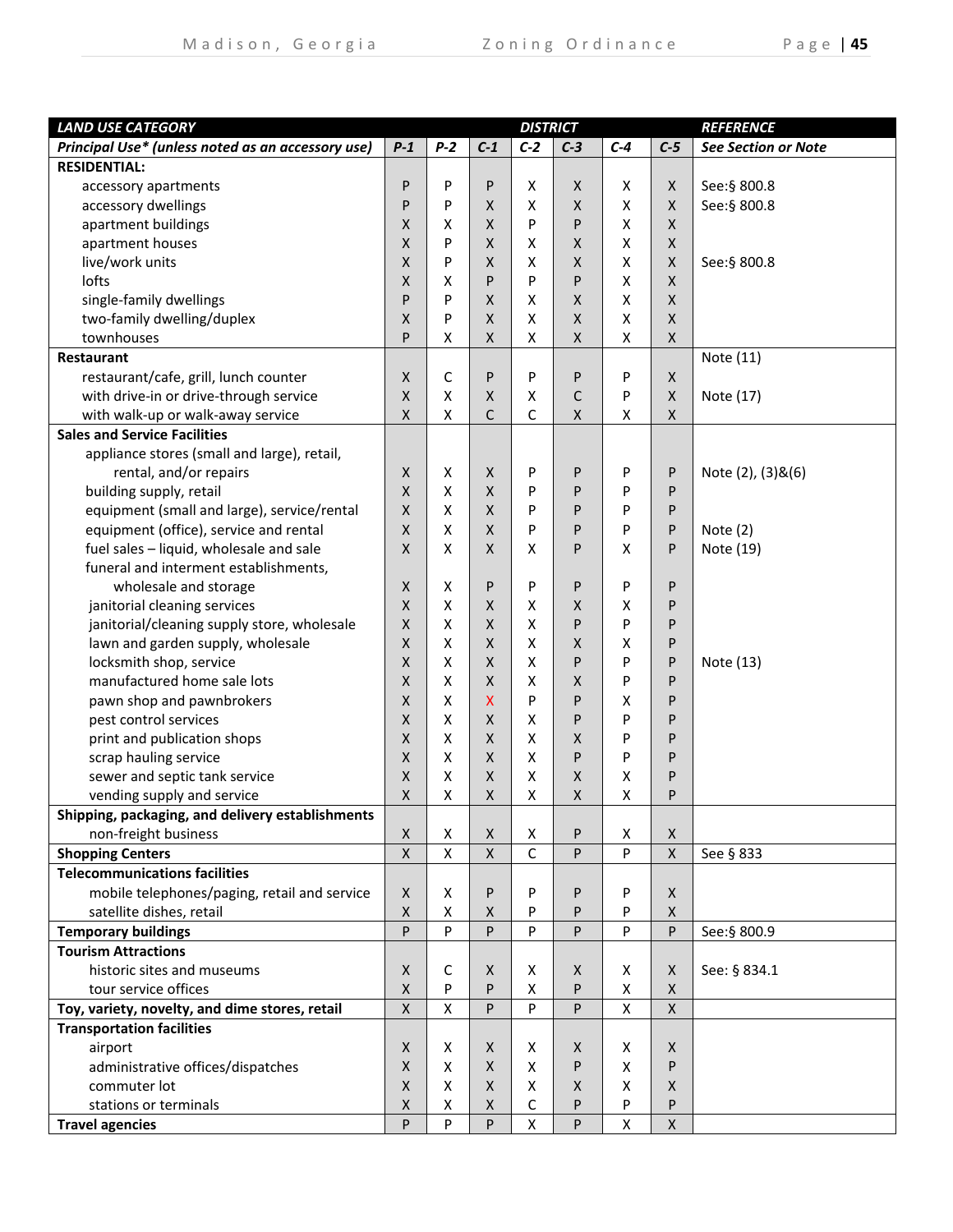| <b>LAND USE CATEGORY</b>                          |       |       |       | <b>DISTRICT</b> |       |       |       | <i><b>REFERENCE</b></i>    |
|---------------------------------------------------|-------|-------|-------|-----------------|-------|-------|-------|----------------------------|
| Principal Use* (unless noted as an accessory use) | $P-1$ | $P-2$ | $C-1$ | $C-2$           | $C-3$ | $C-4$ | $C-5$ | <b>See Section or Note</b> |
| Utility and area service provider facilities      |       |       |       |                 |       |       |       |                            |
| emergency management services – fire,             |       |       |       |                 |       |       |       |                            |
| police, ambulance                                 | X     | x     | P     | P               | P     | D     | D     |                            |
| garbage and recycling collection services         | X     | x     | X     | X               | X     | P     | D     |                            |
| landfills, incinerators, and dumps                | X     | x     | X     | X               | X     | X     | X     |                            |
| recycling center                                  | X     | x     | X     | X               | X     | x     |       |                            |
| telecommunications facility, radio and            |       |       |       |                 |       |       |       |                            |
| television stations                               | X     | x     | P     | P               | P     | D     | D     |                            |
| telecommunications facility, tower/antenna        | X     | x     | X     | X               | X     | P     | D     |                            |
| utility administrative office                     | X     | x     | P     | x               | P     | D     | D     |                            |
| utility transformers, substations, and towers     | P     | P     | P     | P               | P     | P     | P     | See Article IX             |
| Vending                                           |       |       |       |                 |       |       |       | See § 22: 221-363          |
| food and beverage, temporary sales                | P     | P     | P     | P               | P     | P     | X     |                            |
| general merchandise, temporary sales              | P     | P     | P     | P               | P     | P     | X     |                            |
| parking, temporary event                          | X     | P     | P     | x               | X     | x     | x     |                            |
| outdoor sales, temporary sales                    | X     | x     | x     | P               | X     | x     | X     |                            |

# *Notes for Table 7, Section 620.3:*

- (\*) Unless otherwise specifically noted (for example, **RESIDENTIAL:**), all of the following uses are considered to be non‐ residential, which for the purposes of this section encompasses commercial, professional, office and/or institutional uses. For commercial retail uses, incidental manufacturing of products sold by the retail establishment on the premises is included provided that the manufacturing area does not occupy more than twenty (20) percent of the total floor area and does not employ more than five (5) persons.
- (1) Provided that fuel dispensary, pump and/or canopy is not located in the front yard.
- (2) Small appliances means radio, television, computer, kitchen counter appliances, stereo, fax, computer printer, VCR/DVD players, and other appliances of similar size.
- (3) Large appliances means refrigerator, washer, dryer, dishwasher, stove, freezer, office copier, sewing machine, vending machine and other appliances of similar size.
- (4) Outdoor kennels, runs, or open areas are permitted as accessory uses provided that such are located in the rear yard, enclosed by a fence not less than seven (7) foot high, and screened from the public right-of-way and from adjoining properties in accordance with Section 550.
- (5) Special trades means goods and services integral to building and construction, specifically roofing, sheet metal, electrical, plumbing, heating/air conditioning systems, cabinetry, carpentry, flooring, drapery, upholstery, lumber and building materials, hardware and paint, rug and carpet care, sign making, glass and mirror cutting, and antique repair and restoration.
- (6) Provided that such is not located within one hundred (100) feet of any residential district; provided that all operations are conducted in a building which shall not have any openings (other than a stationary window and pedestrian doors) facing the street frontage; and provided that no parts or waste materials shall be stored in the principal building.
- (7) Provided that temporary produce stands are located within the designated area within the C‐1 District and operated only during the established month/day/time set annually by the Mayor and Council.
- (8) Motor vehicle storage which is secondary and clearly incidental is permitted provided that such is located in the rear yard, enclosed by a fence not less than seven (7) foot high, and screened from the public right‐of‐way and from adjoining properties in accordance with Section 550.
- (9) Professional offices means the following recognized professional services/professionals: accountant, actuary, appraisal, architect, billing/bookkeeping, brokerage, computer science, decorator, designer, editor, engineer, insurance, investment, landscape architect, lawyer, real estate, researcher, surveyor, translator, and web design. See section 210 for the definition.
- (10) Provided that such is screened in accordance with Section 550.
- (11) For licensing requirements regarding pouring of alcoholic beverages, see Code of Ordinances, Chapter 6.
- (12) The sell of produce from vehicles or from temporary stands outside of the building is prohibited.
- (13) Outdoor display and storage of manufactured home (retail) and motor vehicle and heavy equipment (retail and rental) is permitted in accordance with Section 800, but any repair of such must be conducted entirely within a building which shall not have any openings (other than a stationary window and pedestrian doors) facing the street frontage, shall